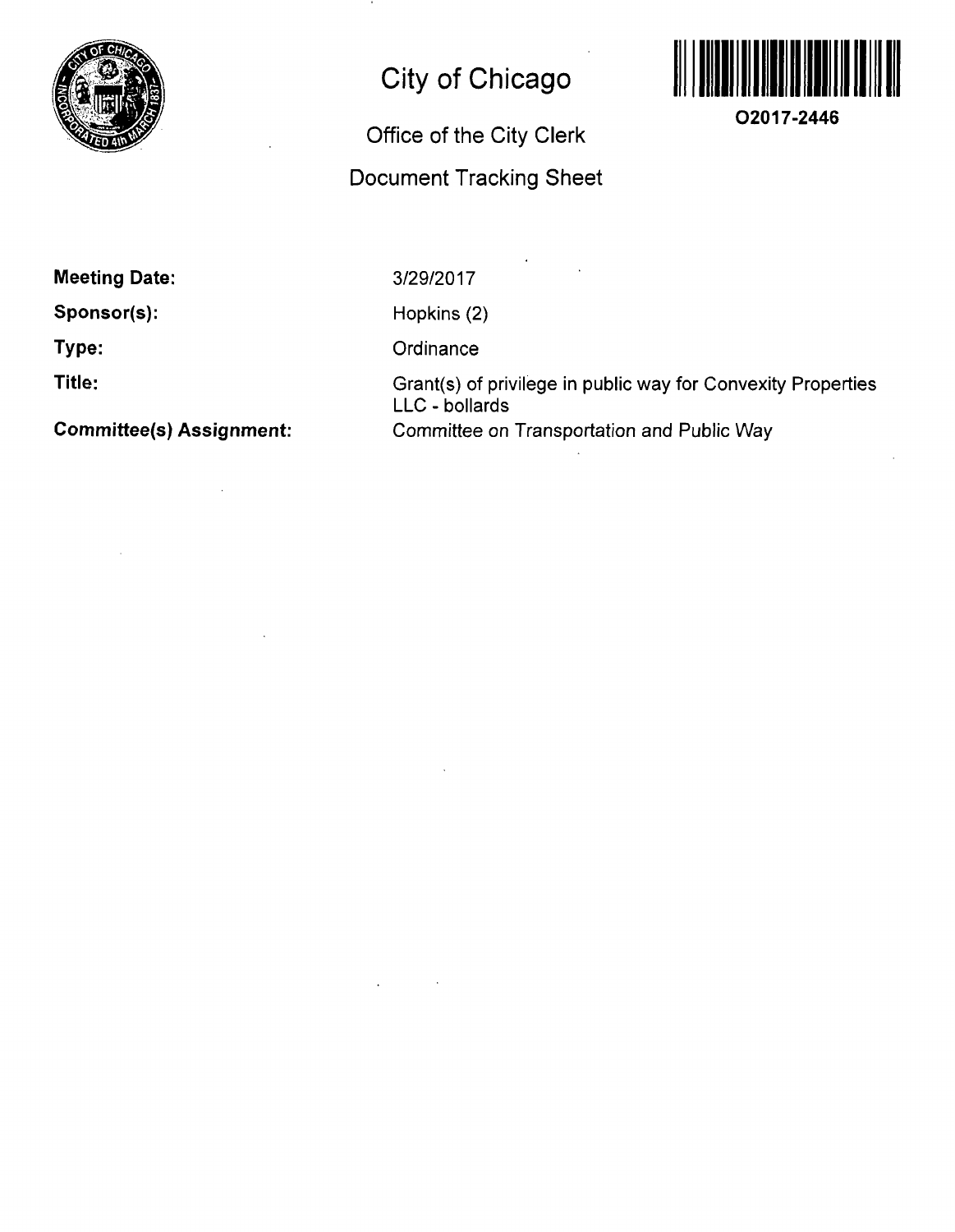**ORDINANCE** CONVEXITY PROPERTIES, LLC Acct. No. 369492 - 3 Permit No. 1126216

 $\overline{1}$ 

Be It Ordained by the City Council of the City of Chicago:

SECTION 1. Permission and authority are hereby given and granted to CONVEXITY PROPERTIES, LLC, upon the terms and subject to the conditions of this ordinance to construct, install, maintain and use seven (7) Bollard(s) on the public right-of-way adjacent to its premises known as 1118 N. State St..

Said Bollard(s) at N. State Street measure(s):

Seven (7) at one (1) foot in length, and point three three (.33) feet in width for a total of two point three one (2.31) square feet.

The location of said privilege shall be as shown on prints kept on file with the Department of Business Affairs and Consumer Protection and the Office of the City Clerk.

Said privilege shall be constructed in accordance with plans and specifications approved by the Department of Planning and Development and Department of Transportation (Division of Project Development).

This grant of privilege in the public way shall be subject to the provisions of Section 10-28-015 and all other required provisions of the Municipal Code of Chicago.

The grantee shall pay to the City of Chicago as compensation for the privilege #1126216 herein granted the sum of five hundred twenty-five (\$525.00) per annum in advance.

A 25% penalty will be added for payments received after due date.

The permit holder agrees to hold the City of Chicago harmless for any damage, relocation or replacement costs associated with damage, relocation or removal of private property caused by the City performing work in the public way.

Authority herein given and granted for a period of five (5) years from and after Date of Passage.

Alderman

Brian Hopkins 2nd Ward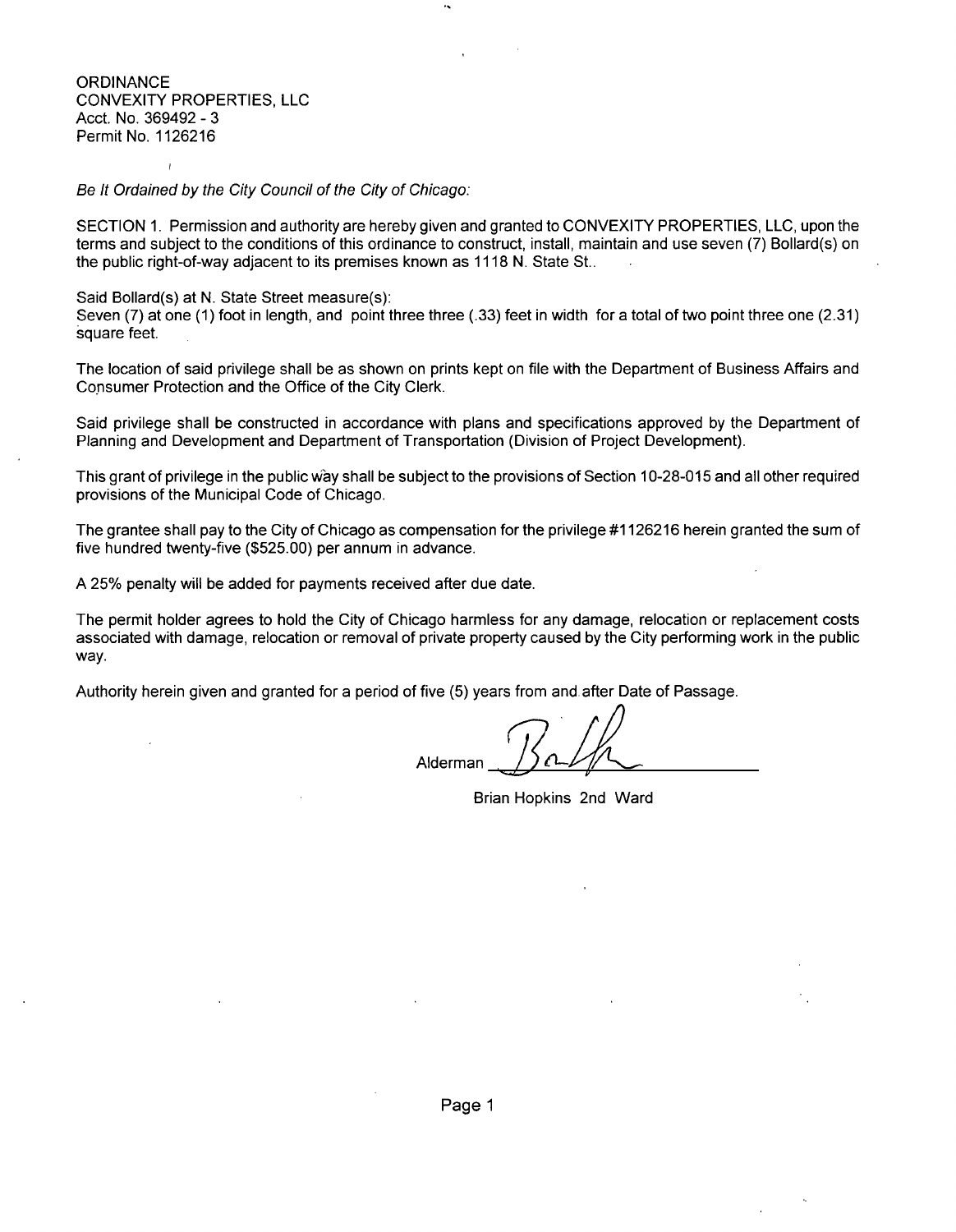